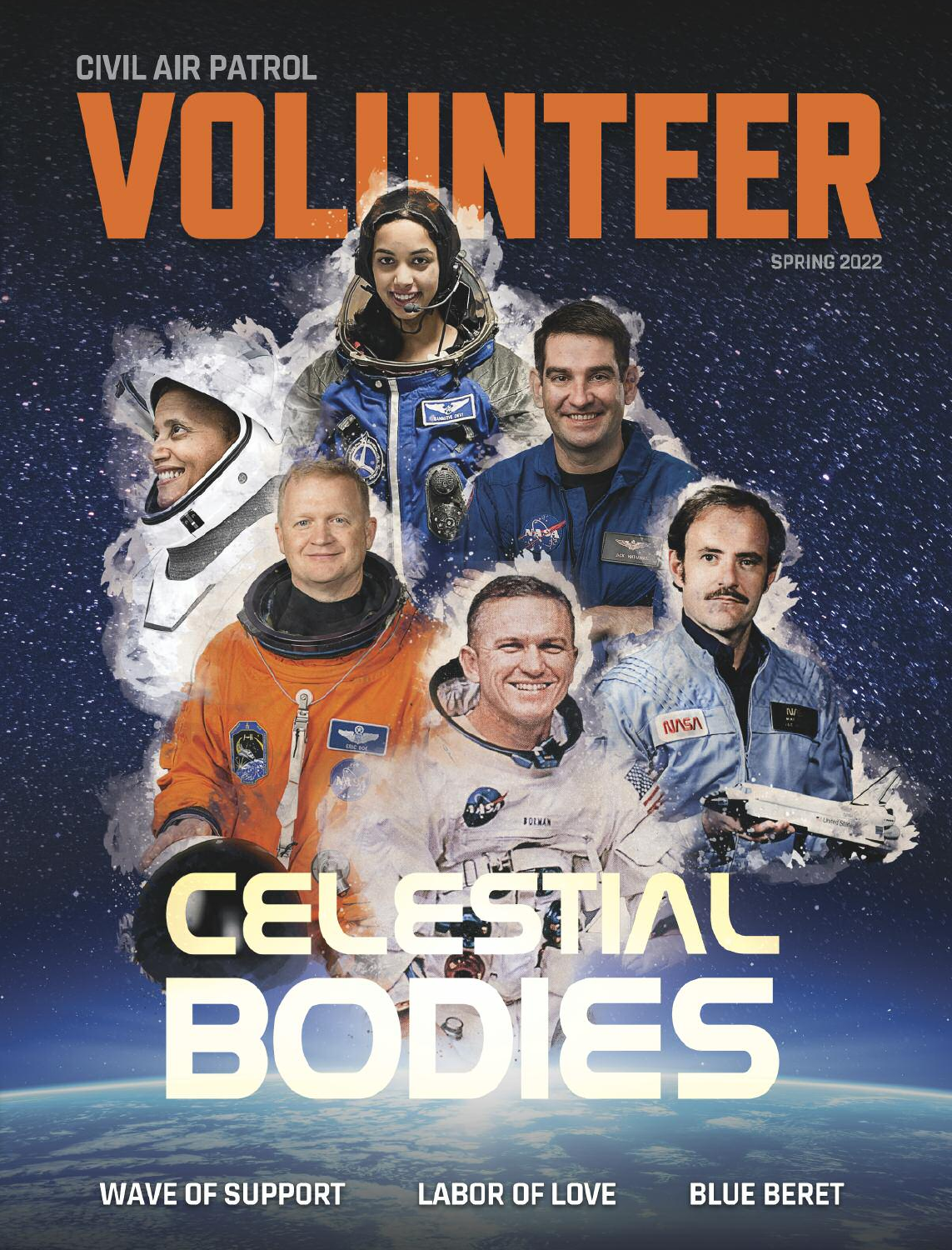

# **i n s i d e F E A T U R E S**

#### 16 **Celestial Bodies**

Civil Air Patrol is a place that inspires people, builds confidence, and launches dreams. Several CAP members have pursued and achieved their dream of spaceflight — others are on their way.



## 34 **Labor of Love**

Two couples share their passion for general aviation, aircraft restoration, and Civil Air Patrol. Discover how these CAP couples, from opposite coasts, have breathed new life into vintage aircraft.



# **N E W S**

# 52 **General News**

National command chief change of responsibility, 2022 National Conference, Salvation Army agreement renewed, Operation Pulse Lift, Master's Trophy, Aviation Hall of Fame, and National Emergency Services Academy-Mobile Training Team.

#### 60 **Wing Sweep**

Every wing has much to be proud of and celebrate. In this issue, *CAP Volunteer* highlights a small selection of recent noteworthy accomplishments and recognitions.

# 22

# 22 **Wave of Support**

Civil Air Patrol is often called upon after a natural disaster. For more than 50 years, the Tsunami Warning System has relied on CAP's capabilities to serve the public before a potential disaster strikes Hawaii.

# 28 **Behind the 8-Ball — In <sup>a</sup> Good Way**

Cued up as one of the most coveted, challenging, and fun cadet special activities, National Blue Beret occurs annually at the site of the world's largest aviation gathering — but it didn't start there.

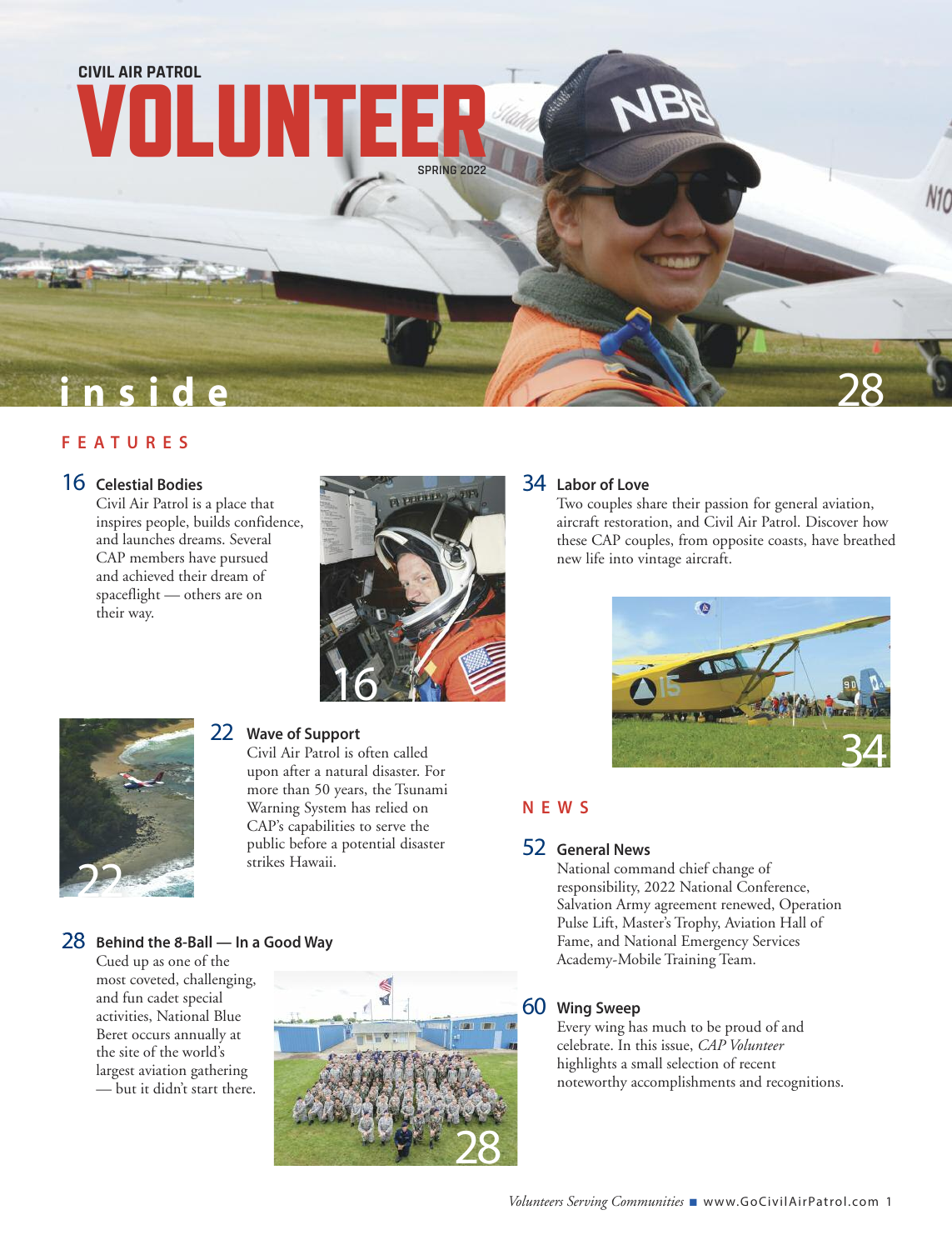### **EDITORIAL STAFF**

Maj. Gen. Edward D. Phelka NATIONAL COMMANDER/CEO

Brig. Gen. Regena Aye NATIONAL VICE COMMANDER

John A. Salvador | CHIEF OPERATING OFFICER

Paul Gloyd | DEPUTY COO

Randy S. Bolinger | EDITOR-IN-CHIEF/CMO

Steve Cox | MANAGING EDITOR

Dan Bailey | CONTRIBUTING EDITOR

Col. Frank Blazich, Jr. | NATIONAL HISTORIAN

#### CONTRIBUTING WRITERS

Kathy Conyers, John Desmarais, Capt. Christopher Freeze, Loretta Fulton, Capt. Scott Kaplan, Susan Mallett, Chaplain (Lt. Col.) Tim Miner, Dr. Jeff Montgomery, Maj. Margot Myers, Chaplain (Col.) Linda Pugsley, Paul South, and Col. Joe Winter

#### PHOTOGRAPHY & GRAPHICS

Lt. Col. Robert Bowden, Maj. Erik Koglin, Maj. Deb. Maynard, Capt. Tim Maynard, Col. Louisa S. Morse Center for Civil Air Patrol History, NASA, Lt. Col. Sean Neal, Maj. Sue Neal, Susan Schneider, Space Foundation, John Swain, and Marie Troy

#### **EDITORIAL BOARD**

Lt. Col. Steven Solomon NATIONAL PUBLIC AFFAIRS OFFICER

Lt. Col. Paul Cianciolo NATIONAL MARKETING MANAGER

Maj. Ronald C. Finger NATIONAL ARTIST

#### **DIGITAL EDITIONS**

Visit **CAP.news** for an interactive version of *Civil Air Patrol Volunteer* and to read the latest national and wing news. Subscribe to PROPS, a weekly digital digest of CAP news, by sending a request to **mac@capnhq.gov**.

*Civil Air Patrol Volunteer* is published biannually by Civil Air Patrol, a private, charitable, benevolent corporation and auxiliary of the U.S. Air Force. Opinions expressed herein do not necessarily represent those of Civil Air Patrol or the U.S. Air Force. Please direct all correspondence to **mac@capnhq.gov**.



# **D E P A R T M E N T S**

#### 4 **From the National Commander**

Maj. Gen. Phelka shares his thoughts and extends his gratitude for Civil Air Patrol members who have served during what has been the organization's largest operational mission by any metric.

#### 6 **Future Tech <sup>|</sup> Innovation**

Adopting technology like smartphone applications and geographic information systems software to visualize data is revolutionizing how CAP interacts with state and federal partners.

8 **Being of Service <sup>|</sup> Chaplain Corps** Working in partnership with the Department of Veterans Affairs, the CAP chaplain corps can be called upon to provide memorial, funeral, and interment services for Air Force families as needed.

# 10 **Lost & Found <sup>|</sup> Emergency Services**

When internet and data systems are down during large-scale disaster, CAP's network capabilities assure that emergency service personnel stay connected.

# 12 **Inspiring Minds <sup>|</sup> volunteer University**

The 2020 overhaul of education and training resulted in the all-new Volunteer University. Now the focus is turned toward specialty track training as continuous improvement.

# 14 **Mindset <sup>|</sup> Aerospace Education**

Education inspires people to reach new heights. The first-ever National High-Altitude Balloon Challenge sparked excitement that lifted experiments from 139 cadet teams to 85,000 feet and higher.

# 32 **Chicken Wings <sup>|</sup> History**

Migrating birds that fly to Oshkosh only once per year can get disoriented. Col. Byrd and the Blue Beret team help Chuck find his way.

# **H U M A N I N T E R E S T**

#### 40 **Alumni Profile**

Norwich University President Dr. Mark Anarumo, a former CAP cadet, opens the door for other cadets to experience encampments and higher education on this beautiful campus in New Hampshire.

# 42 **Donor Profile**

Lt. Col. William E. Bruring, who first joined CAP in 1941, has made a sizable donation to assure that future cadets can have the same foundational opportunities that so positively shaped his life.

# 46 **Legacy Profile**

The nation's oldest brewery bears the family name of one of Civil Air Patrol's Congressional Gold Medal honorees, Richard Yuengling, Sr. pilot, waist gunner, brewer.

# 48 **Gone West**

A final tribute to some of our revered members who have gone west. Read about their extraordinary lives and service.

# **O N O U R C O v E R**

This collection of past, current, and likely future astronauts has at least one thing in common — Civil Air Patrol. Clockwise from the top are Cadet Lt. Col. Sanmathi Abiram, Cmdr. Jack Hathaway, Lt. Col. John "Mike" Lounge, Col. Frank Borman, Col. Eric Boe, and Maj. Sian Proctor.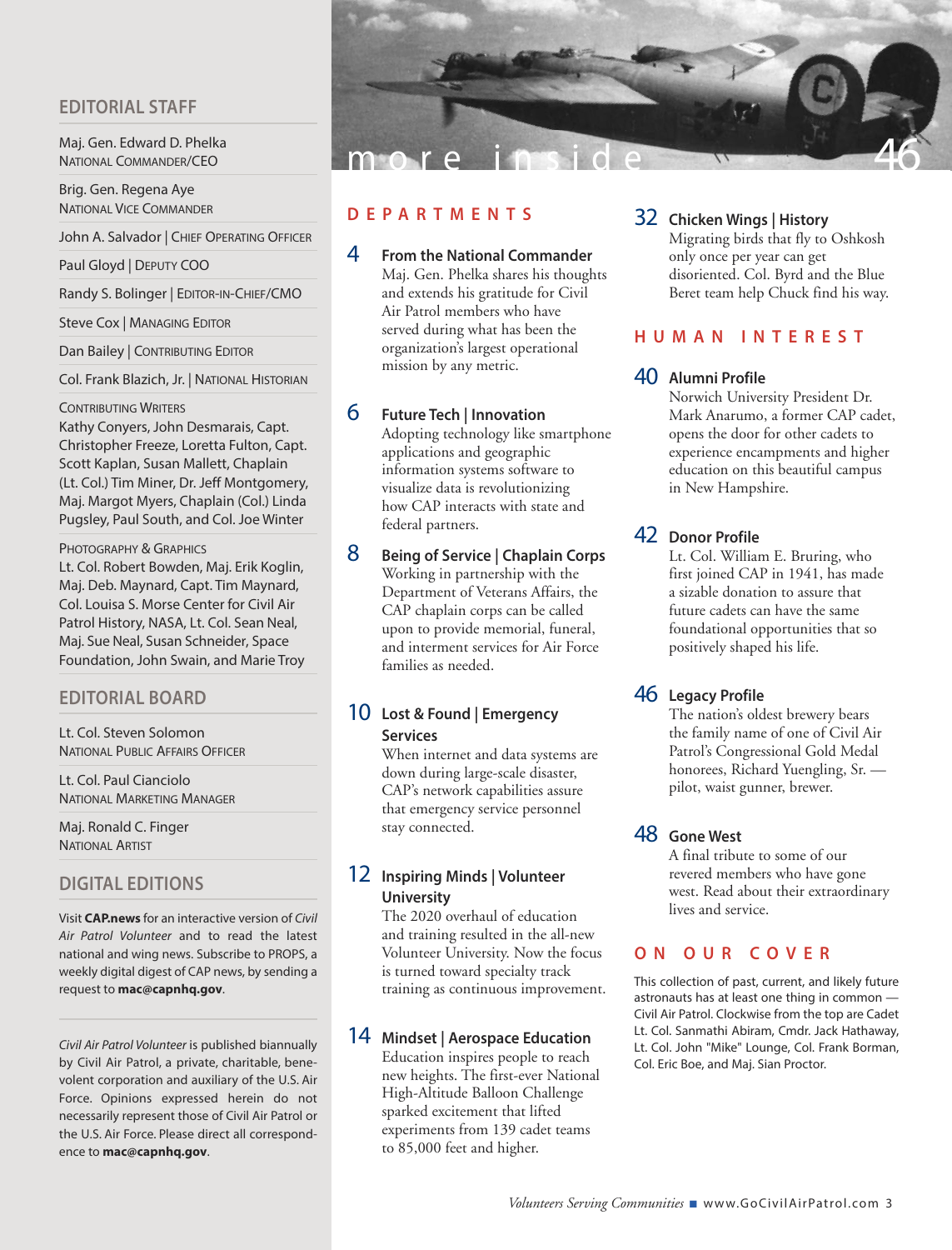# **Space Race**

n **Civil Air Patrol's first national cadet STEM challenge lifts payloads and imaginations to the edge of space.**

When coronavirus-related limitations altered the in-person educational experience, the national aerospace education team initiated an exciting national science, technology, engineering and math (STEM) activity for cadets that could be conducted both inperson and online. With renewed interest in commercial spaceflight and the creation of the U.S. Space Force, a space-focused STEM program emerged — CAP's National High-Altitude Balloon Challenge, our first-ever national STEM challenge for cadets.

Working in partnership with StratoStar, a STEM project-based learning company, we launched the program in the spring of 2021. Soon thereafter, 139 cadet teams from all regions began identifying science experiments that would be lifted to the edge of space — 85,000 feet and beyond — as payloads of two high-altitude balloons.

Initially designed as a fun learning program, the venture quickly evolved into a highly competitive challenge. As national ambassador of the program, 93-year-old retired Air Force Col. Joe Kittinger, famed high-altitude aeromedical scientist, test pilot, and Vietnam



**"KITTINGER DISCUSSED HIS RECORD-BREAKING SCIENTIFIC** feats to test the effects of space on the human body as he jumped from a balloon-lifted gondola FROM OVER 100,000 FEET. **33** 

War veteran, pledged a \$5,000 prize to the team that created the best science experiments and completed all associated aspects of the project. The CAP space race was on, sparked by an opportunity to win the first Kittinger Cup, its financial award, and the honor of meeting Kittinger himself.

Innovation and creativity propelled the cadets to work all summer to develop unique experiments that would fit into a 50-milliliter capsule weighing less than 40 grams. CAP adult mentors helped facilitate the cadets' research of potential experiments, that could prove useful in future spaceflight and habitats. Cadet project leaders organized their teams and reached out to area subjectmatter experts at universities, medical facilities, and science organizations for